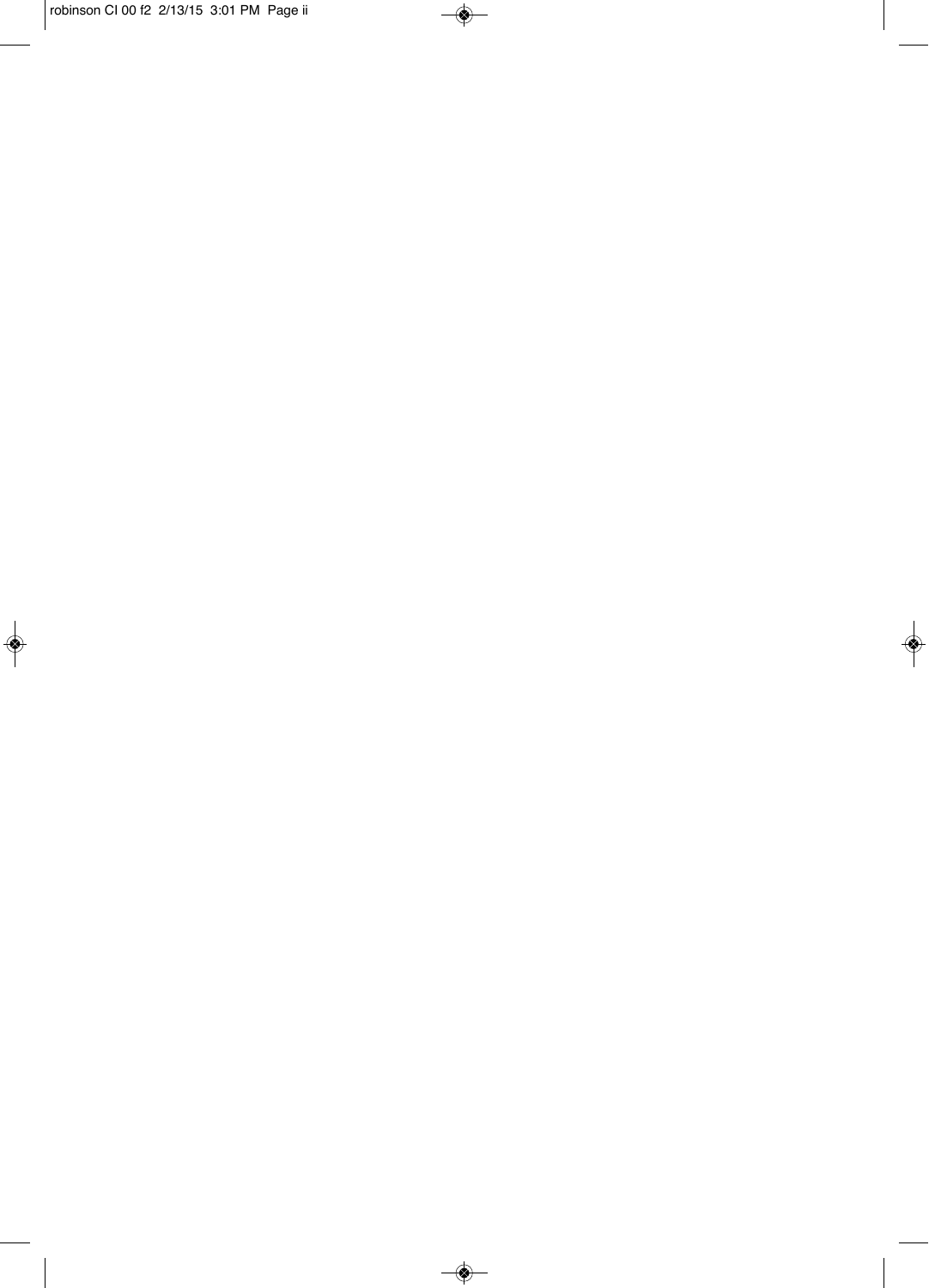## **Criminal Injustice**

*How Politics and Ideology Distort American Ideals*

**Matthew B. Robinson**



Carolina Academic Press

Durham, North Carolina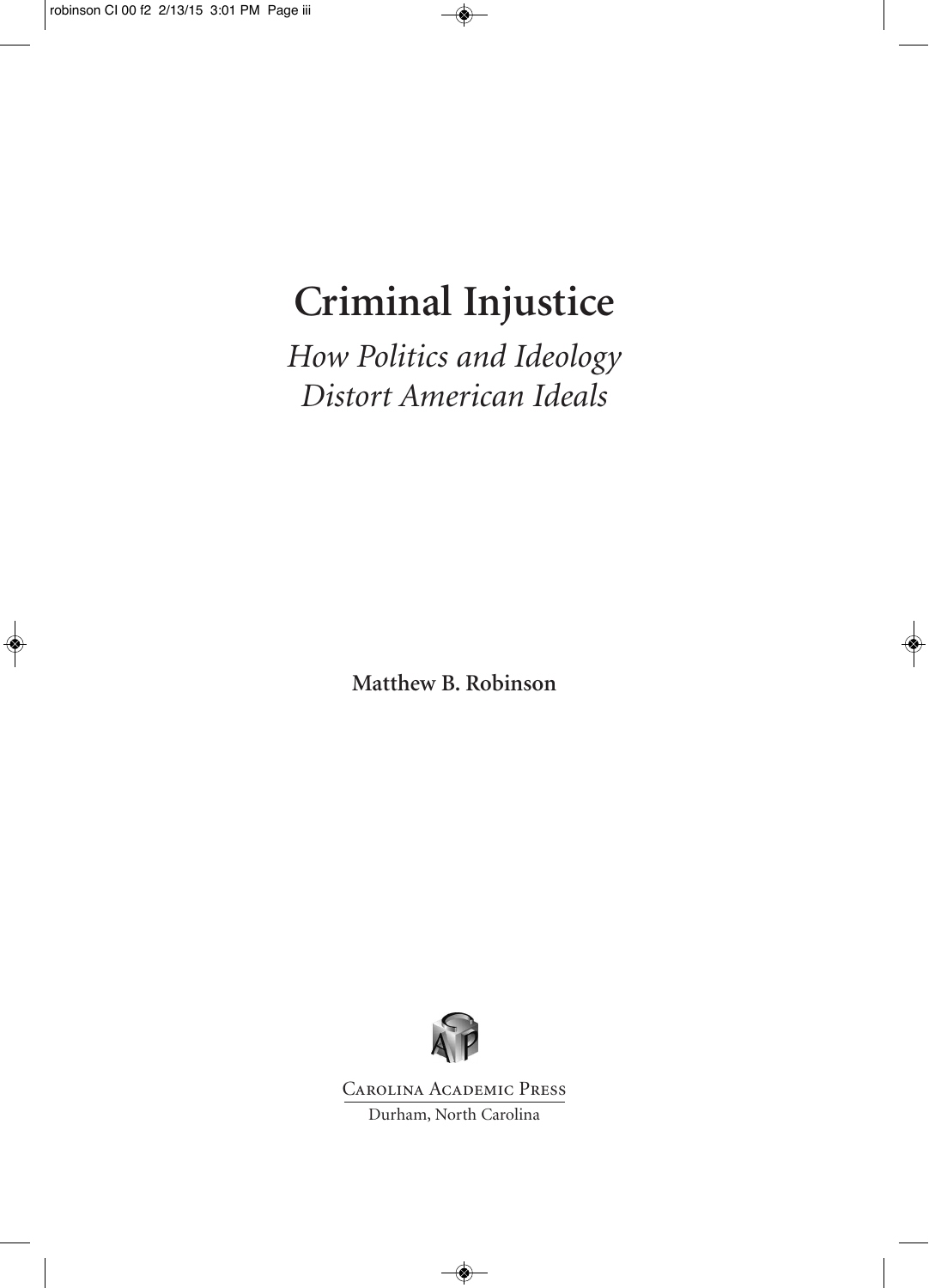Copyright © 2015 Matthew B. Robinson All Rights Reserved

Library of Congress Cataloging-in-Publication Data

Robinson, Matthew B.

Criminal injustice : how politics and ideology distort American ideals / Matthew B. Robinson.

pages cm

Includes bibliographical references and index. ISBN 978-1-61163-635-2 (alk. paper)

1. Criminal justice, Administration of--Political aspects--United States. 2. Criminal justice, Administration of--United States. 3. Crime--Political aspects--United States. I. Title.

HV9950.R6347 2015 364.973--dc23

#### 2014042070

Carolina Academic Press 700 Kent Street Durham, North Carolina 27701 Telephone (919) 489-7486 Fax (919) 493-5668 www.cap-press.com

Printed in the United States of America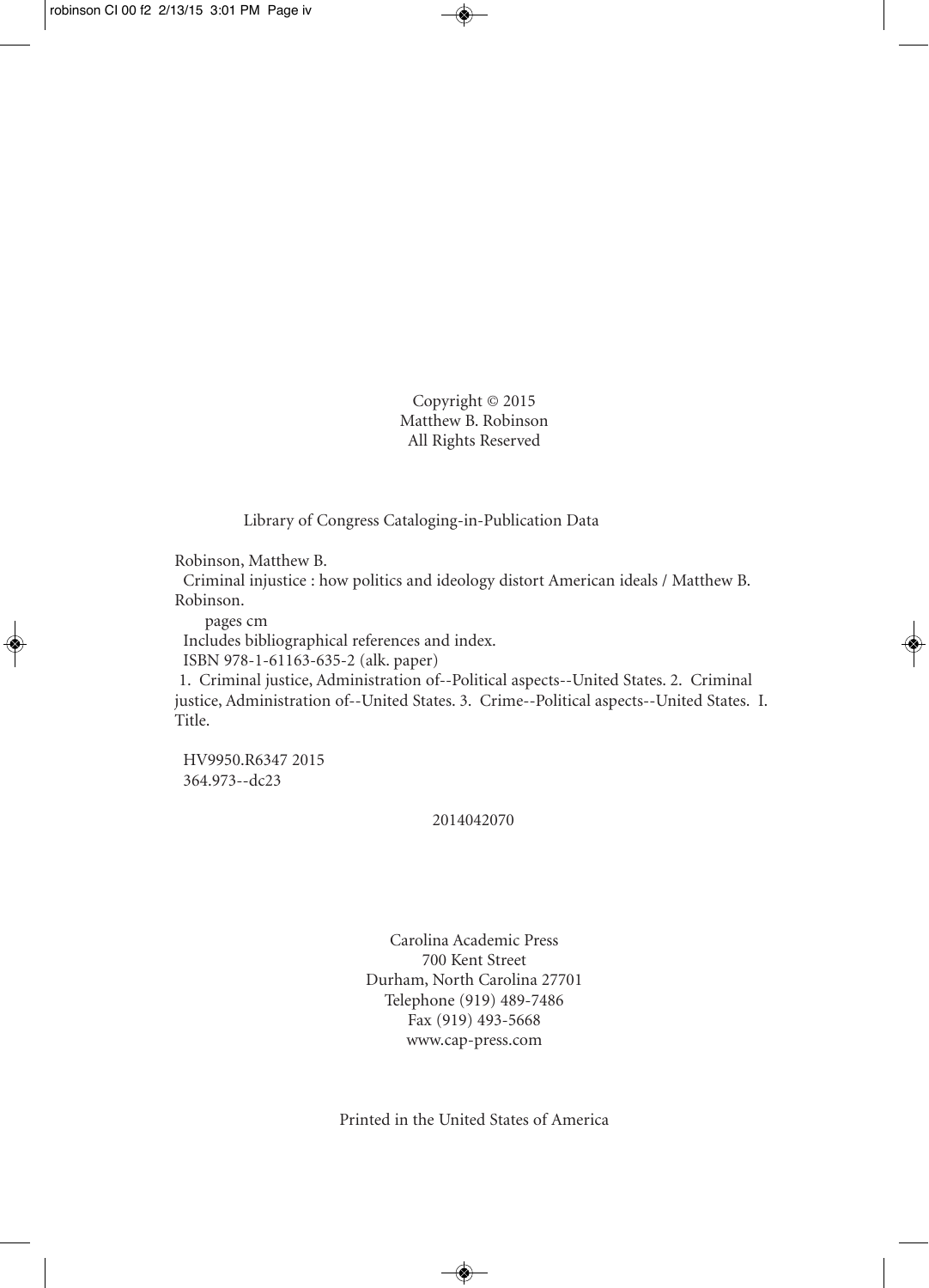## **Contents**

| Preface                                                           | ix             |
|-------------------------------------------------------------------|----------------|
| Chapter $1 \cdot$ Criminal Justice: Ideals and Realities          | $\mathfrak{Z}$ |
| Main Argument of the Book                                         | $\mathfrak{Z}$ |
| The Problem Is the Law (and the Media)                            | $\overline{4}$ |
| What Is the Criminal Justice System?                              | 5              |
| Why Do We Have a Criminal Justice System? The Ideal View          | 6              |
| Reducing Crime                                                    | 6              |
| Doing Justice                                                     | $\overline{7}$ |
| Due Process versus Crime Control                                  | $\overline{7}$ |
| Why Do We Have a Criminal Justice System? A More Pessimistic View | 11             |
| Criminal Justice as a Racial Caste System                         | 12             |
| Criminal Justice as a Lower Class Suppression System              | 17             |
| Criminal Justice as a System Evolving Toward Pure Justice         | 21             |
| A Patriarchal Criminal Justice System?                            | 25             |
| Summary                                                           | 29             |
| Key Terms                                                         | 29             |
| <b>Discussion Questions</b>                                       | 31             |
| Chapter 2 · Politics, Ideology, and Crime                         | 33             |
| Criminal Justice Practice Is Impacted by Politics and Ideology    | 33             |
| What Is Politics?                                                 | 33             |
| What Is Ideology?                                                 | 35             |
| Conservativism versus Liberalism                                  | 36             |
| How Politics and Ideology Impact Criminal Justice                 | 40             |
| The Power to Define (Harmful) Acts as Crimes                      | 40             |
| The Power to Create Criminal Justice Policy                       | 41             |
| How and When Did the Conservative Ideology Take Over?             | 42             |
| Barry Goldwater, Lyndon Johnson, and Richard Nixon (1963-1974)    | 43             |
| Ronald Reagan and George H.W. Bush (1981-1993)                    | 51             |
| Bill Clinton and George W. Bush (1993-2009)                       | 61             |
| Barack Obama (2009–present)                                       | 67             |
| Summary                                                           | 70             |
| Key Terms                                                         | 70             |
| <b>Discussion Questions</b>                                       | 72             |
| Chapter $3 \cdot$ The Law as a Source of Bias in Criminal Justice | 75             |
| Who Makes the Law?                                                | 75             |
| Whose Interests Are Served by the Law?                            | 75             |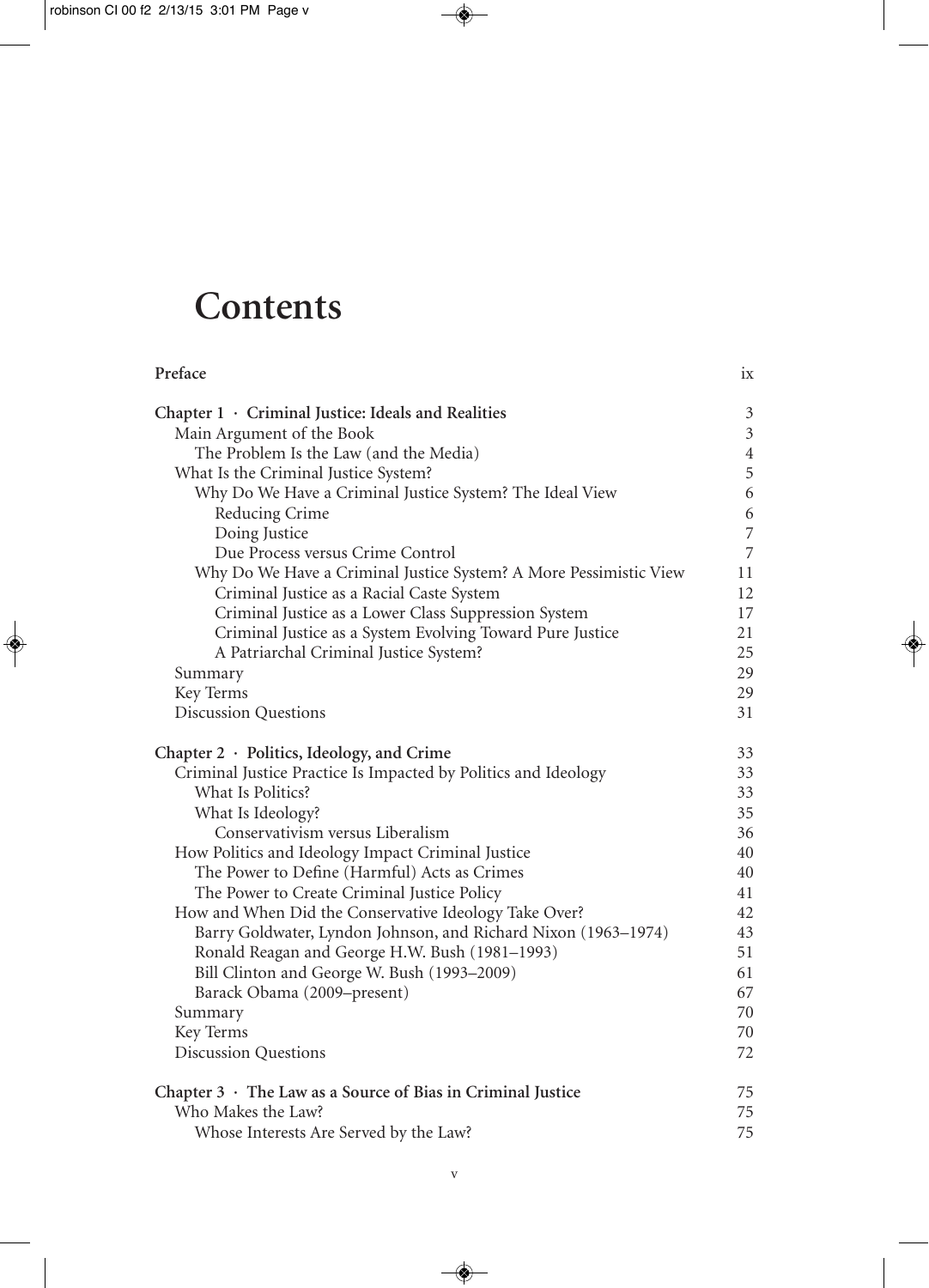| Demographics of Lawmakers                                | 77  |
|----------------------------------------------------------|-----|
| Voting Behavior                                          | 79  |
| Special Interests/Lobbying                               | 80  |
| PACs                                                     | 81  |
| Super PACs                                               | 82  |
| <b>Interest Groups</b>                                   | 86  |
| The Revolving Door                                       | 88  |
| Examples of Influence of the Powerful on the Law         | 89  |
| Summary about the Law                                    | 93  |
| Who Owns the Media?                                      | 95  |
| Major Forms of Media                                     | 95  |
| Corporate Control of the Media                           | 96  |
| Media Coverage of Crime and Criminal Justice             | 100 |
| Media, Race, and Crime                                   | 101 |
| Media Coverage of Criminal Motivation                    | 104 |
| The Media Ignore Corporate Crime                         | 105 |
| Summary about the Media                                  | 107 |
| Summary                                                  | 107 |
| Key Terms                                                | 108 |
| <b>Discussion Questions</b>                              | 109 |
| Chapter 4 · Property Street Crime versus Elite Deviance  | 111 |
| What Is Crime?                                           | 111 |
| Crime Is an Act Which Violates the Criminal Law          | 111 |
| Culpability                                              | 114 |
| Types of Crime                                           | 115 |
| <b>Street Crime</b>                                      | 115 |
| Elite Deviance                                           | 119 |
| A Comparison of Harms Associated with Crimes             |     |
| and "Non-Crimes"                                         | 120 |
| Fraud                                                    | 121 |
| Deceptive Advertising                                    | 122 |
| High Level Corporate Fraud                               | 125 |
| S&L Scandals                                             | 125 |
| What Happened to the S&L Crooks?                         | 127 |
| The Corporate Bandits                                    | 128 |
| What Happened to the Corporate Bandits?                  | 130 |
| The Collapse of the Housing Bubble                       | 131 |
| Senate Subcommittee Investigation                        | 134 |
| Financial Crisis Inquiry Commission Investigation        | 140 |
| What Happened to the People Who Caused the Crisis?       | 140 |
| Summary                                                  | 142 |
| Key Terms                                                | 143 |
| <b>Discussion Questions</b>                              | 145 |
| Appendix for Chapter 4: Findings of The Financial Crisis |     |
| <b>Inquiry Commission</b>                                | 146 |
| Chapter 5 · Violent Street Crime versus Elite Deviance   | 151 |
| Violent Corporate Crime?                                 | 151 |
| Elite Violence                                           | 152 |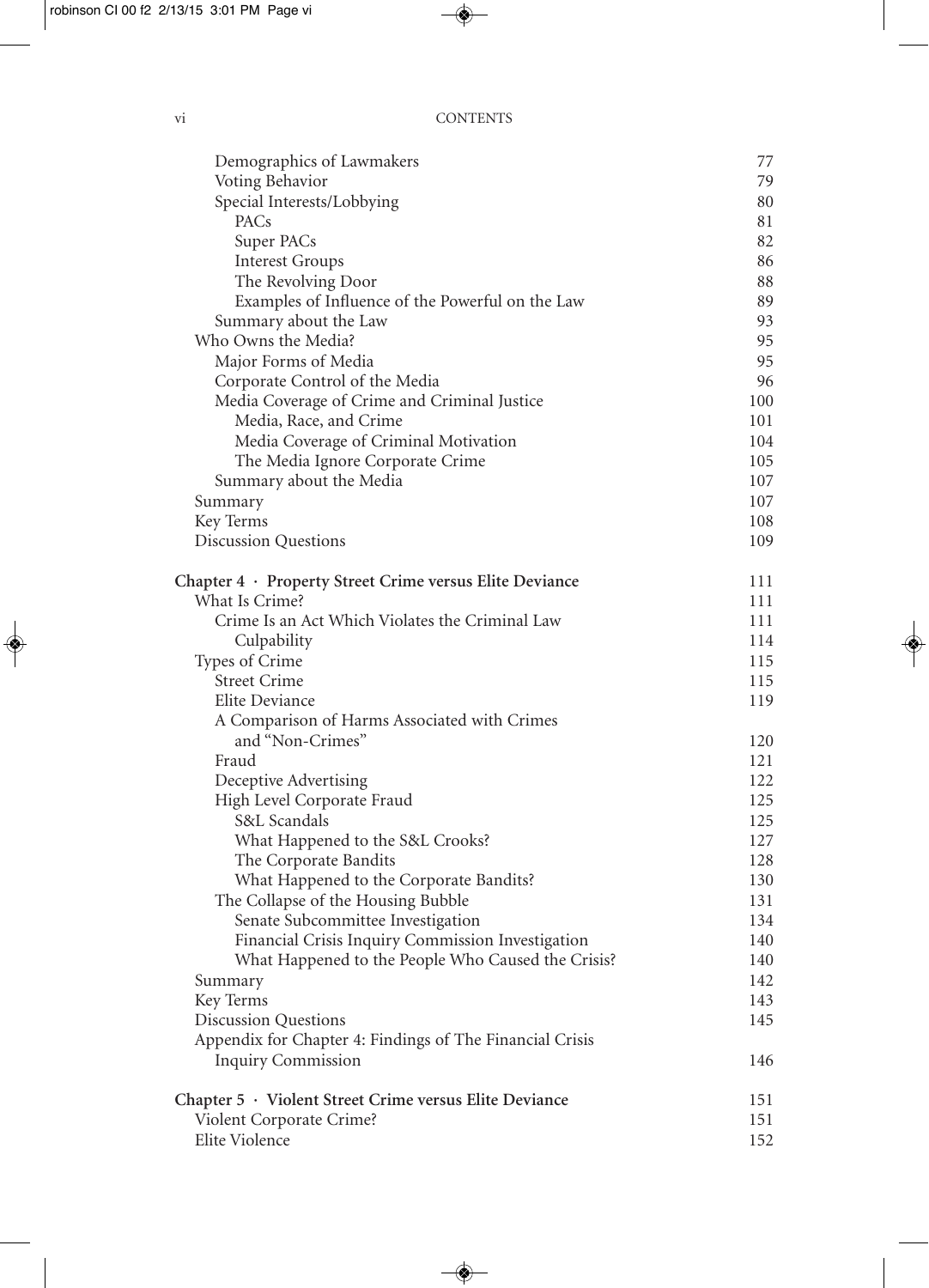| Defective Products                                          | 155 |
|-------------------------------------------------------------|-----|
| Ford Pinto and Explorer                                     | 159 |
| What Happened to Ford and Firestone?                        | 160 |
| Unhealthy Foods and Dangerous Drugs                         | 160 |
| Hazardous Toys                                              | 163 |
| What Happens to Companies That Manufacture                  |     |
| These Products?                                             | 164 |
| Tobacco                                                     | 164 |
| Hazardous Workplaces                                        | 167 |
| What Happened to Massey?                                    | 170 |
| British Petroleum                                           | 171 |
| What Happened to British Petroleum?                         | 174 |
| How Corporate Violence Is Different                         | 175 |
| Why Aren't the Most Serious Harms Legislated as Crimes?     | 177 |
| Why Does All This Matter? Myths of Crime                    | 179 |
| Summary                                                     | 182 |
| Key Terms                                                   | 182 |
| <b>Discussion Questions</b>                                 | 183 |
| Appendix for Chapter 5: Findings of the Mine Safety and     |     |
| Health Administration (MSHA)                                | 185 |
| Chapter $6 \cdot$ Innocent Bias in Criminal Justice         | 189 |
| Innocent Bias Revisited                                     | 189 |
| Policing and Race, Class, and Gender                        | 190 |
| Why Do the Police Arrest Young, Poor Men of Color?          | 192 |
| Policing and Contextual Bias                                | 194 |
| Courts and Race, Class, and Gender                          | 197 |
| Why Do the Courts Convict Young, Poor Men of Color?         | 198 |
| Contextual Bias in the Courts                               | 200 |
| The End Result of Criminal Justice: Race, Class, and Gender |     |
| in Corrections                                              | 202 |
| A Safe Conclusion: What It All Means                        | 205 |
| So What Can Be Done?                                        | 208 |
| Recommendations about Reforming the Law and Crime           | 209 |
| Recommendations about the Media                             | 211 |
| Other Recommendations                                       | 212 |
| Conclusion                                                  | 215 |
| Key Terms                                                   | 215 |
| <b>Discussion Questions</b>                                 | 217 |
| References                                                  | 219 |
| Index                                                       | 233 |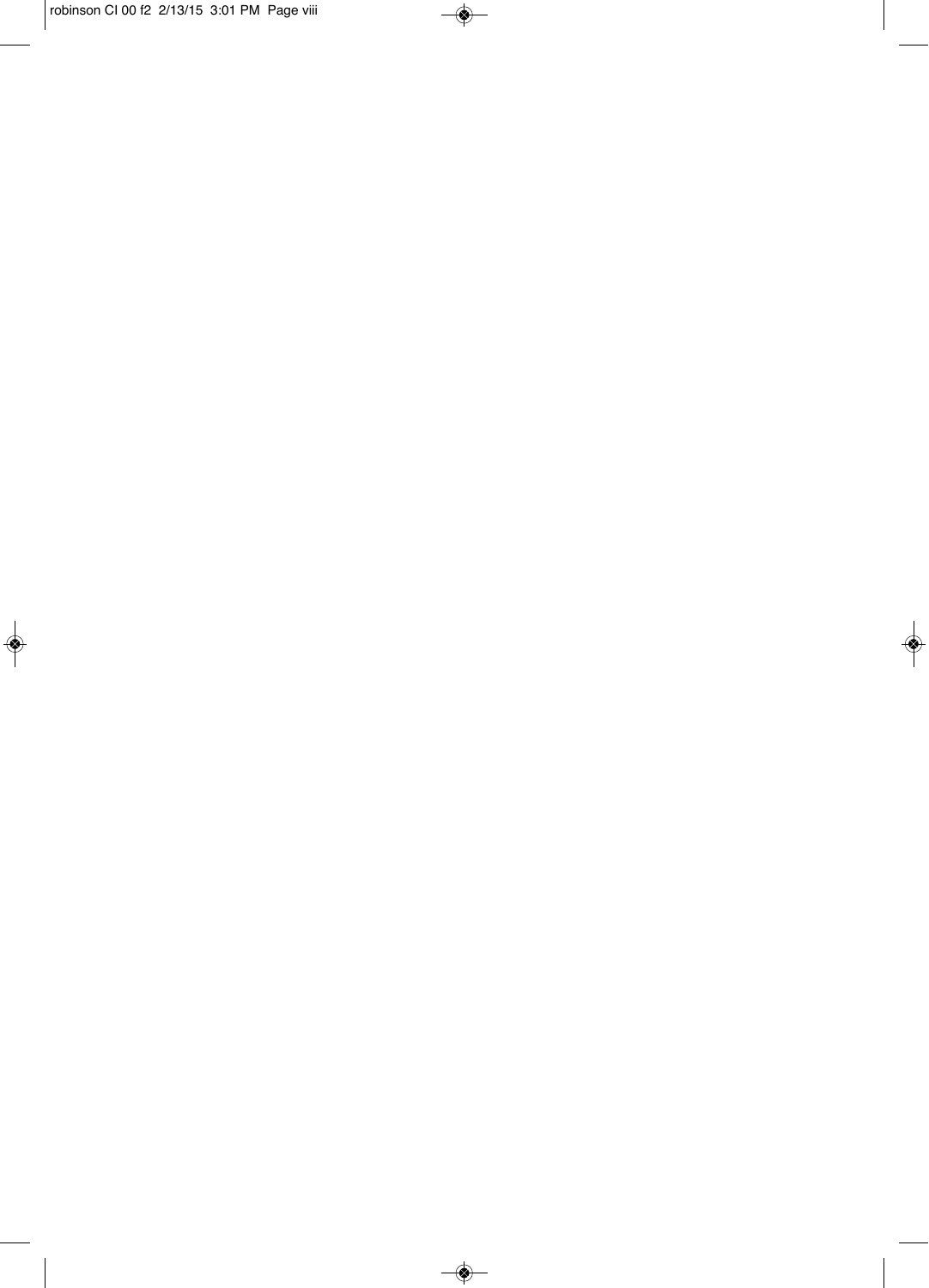### **Preface**

"The discrepancy between American ideals and American practice creates a dry rot which eats away at the foundations of our democratic faith."

—Helen Gahagan Douglas

The "criminal justice system" is the term used to describe the inter-connected agencies of the police, courts, and corrections. Its assumed goals are to reduce crime in society while simultaneously protecting the rights of those being processed through the system. We call these goals *crime control* and *due process*, respectively—both ideals held deeply by American citizens. Unfortunately, the criminal justice system sometimes fails to meet these ideals in the real world.

Americans expect to live safely (crime control) as well as to be treated fairly by our government (due process). In fact, a quick examination of the two documents most famously cited as examples of American ideals—the US Declaration of Independence and the US Constitution—shows this to be the case.

This is from the US Declaration of Independence:

We hold these truths to be self-evident, that all men are created equal, that they are endowed by their Creator with certain unalienable Rights, that among these are Life, Liberty and the pursuit of Happiness. 1

Some of the key words from this document—which we used to declare our independence from Great Britain—include equal, Rights, Life, Liberty, and the pursuit of Happiness. Each of these terms relates directly to public safety or crime control (such as Life and the pursuit of Happiness, both of which are threatened by crime) and equality or due process (such as Rights and Liberty, which must be protected as a person is processed through the criminal justice system).

And this is from the US Constitution:

We the People of the United States, in Order to form a more perfect Union, establish Justice, insure domestic Tranquility, provide for the common defence, promote the general Welfare, and secure the Blessings of Liberty to ourselves and our Posterity, do ordain and establish this Constitution for the United States of America. 2

<sup>1.</sup> National Archives (2012). The charters of freedom. Declaration of Independence. Retrieved December 1, 2012 from: http://www.archives.gov/exhibits/charters/declaration\_transcript.html.

<sup>2.</sup> National Archives (2012). The charters of freedom. US Constitution. Retrieved December 1, 2012 from: http://www.archives.gov/exhibits/charters/constitution\_transcript.html.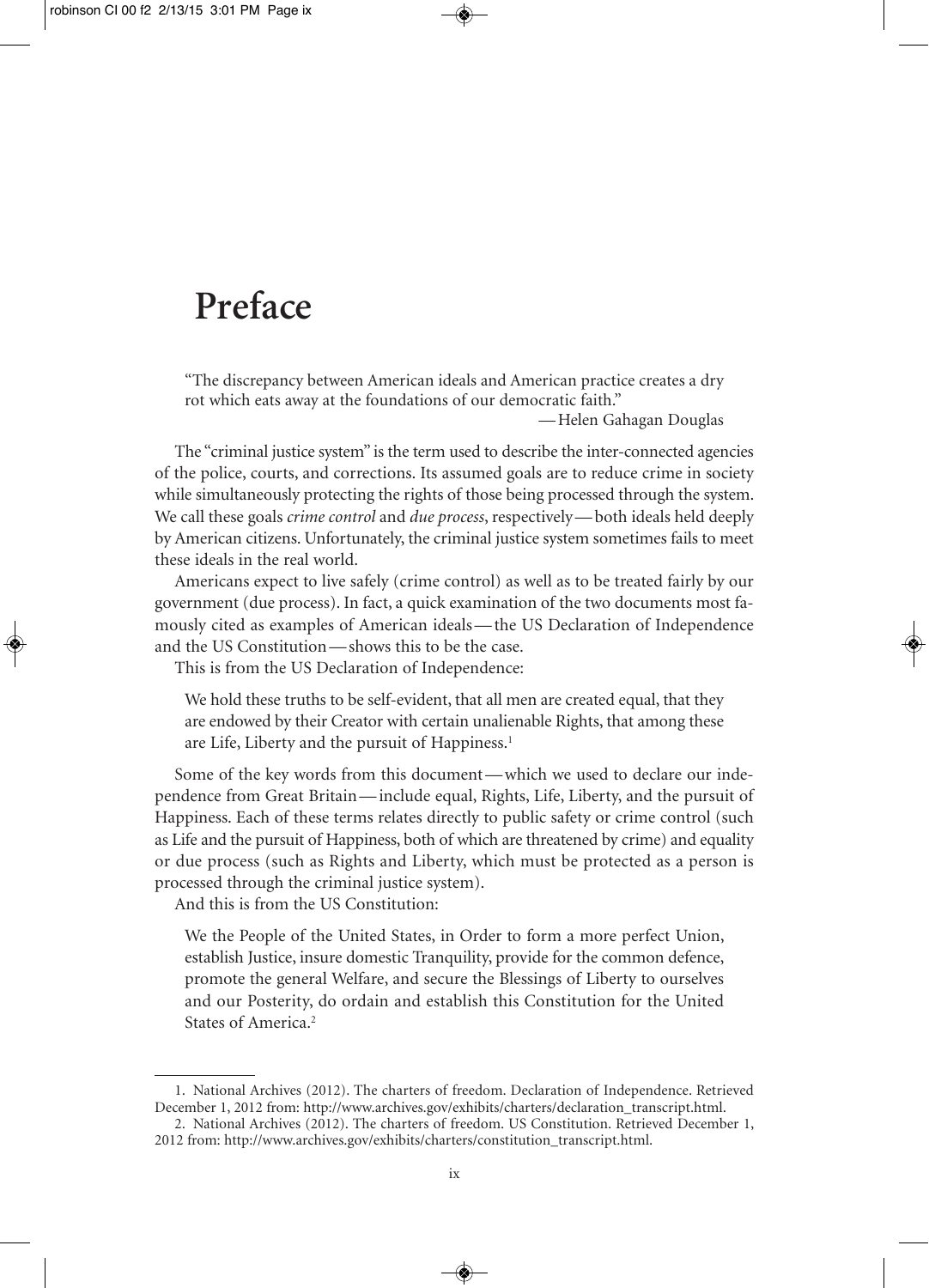#### x PREFACE

Some of the key words from this document—which represents the foundation of our government—include Justice, domestic Tranquility, common defence, general Welfare, and Liberty. Each of these terms also relates directly to public safety or crime control (such as domestic Tranquility, common defence, and general Welfare), and equality or due process (such as Justice and Liberty). Tranquility (which means peace) and Welfare (which refers to "being well") are obviously threatened by crime, and crime fighting ideally helps provide for our common defence. Yet, the war on crime must also respect Justice by protecting our Liberty because Americans also value their freedom from unwarranted government interference in their lives. In fact, a review of the Bill of Rights, shown in Table A, illustrates that half of them deal with how government is to deal with people accused of crimes!

#### **Table A. Bill of Rights**

#### *Amendment I*

Congress shall make no law respecting an establishment of religion, or prohibiting the free exercise thereof; or abridging the freedom of speech, or of the press; or the right of the people peaceably to assemble, and to petition the Government for a redress of grievances.

#### *Amendment II*

A well regulated Militia, being necessary to the security of a free State, the right of the people to keep and bear Arms, shall not be infringed.

#### *Amendment III*

No Soldier shall, in time of peace be quartered in any house, without the consent of the Owner, nor in time of war, but in a manner to be prescribed by law.

#### *Amendment IV*

The right of the people to be secure in their persons, houses, papers, and effects, against unreasonable searches and seizures, shall not be violated, and no Warrants shall issue, but upon probable cause, supported by Oath or affirmation, and particularly describing the place to be searched, and the persons or things to be seized.

#### *Amendment V*

No person shall be held to answer for a capital, or otherwise infamous crime, unless on a presentment or indictment of a Grand Jury, except in cases arising in the land or naval forces, or in the Militia, when in actual service in time of War or public danger; nor shall any person be subject for the same offence to be twice put in jeopardy of life or limb; nor shall be compelled in any criminal case to be a witness against himself, nor be deprived of life, liberty, or property, without due process of law; nor shall private property be taken for public use, without just compensation.

#### *Amendment VI*

In all criminal prosecutions, the accused shall enjoy the right to a speedy and public trial, by an impartial jury of the State and district wherein the crime shall have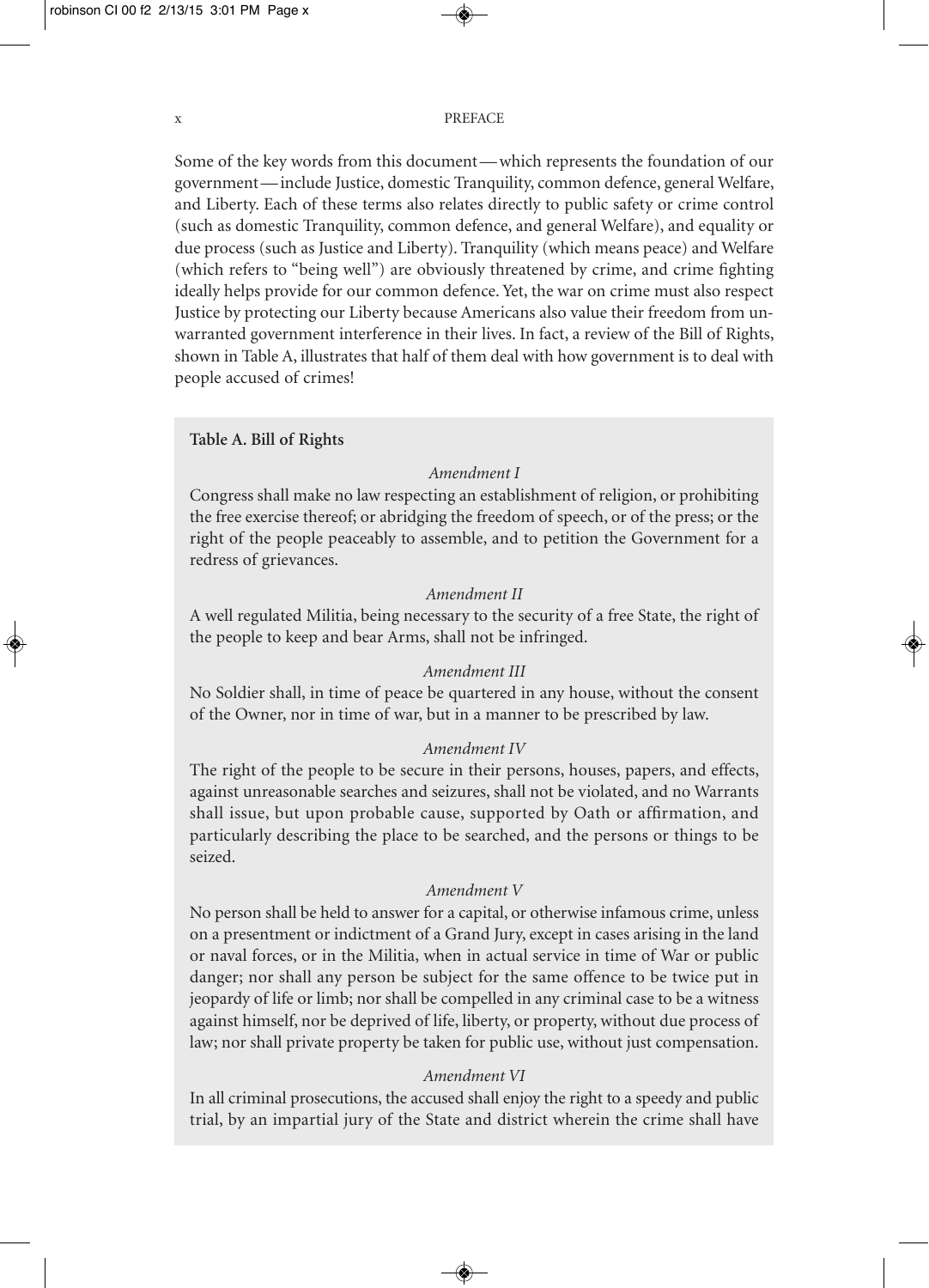been committed, which district shall have been previously ascertained by law, and to be informed of the nature and cause of the accusation; to be confronted with the witnesses against him; to have compulsory process for obtaining witnesses in his favor, and to have the Assistance of Counsel for his defence.

#### *Amendment VII*

In Suits at common law, where the value in controversy shall exceed twenty dollars, the right of trial by jury shall be preserved, and no fact tried by a jury, shall be otherwise re-examined in any Court of the United States, than according to the rules of the common law.

#### *Amendment VIII*

Excessive bail shall not be required, nor excessive fines imposed, nor cruel and unusual punishments inflicted.

#### *Amendment IX*

The enumeration in the Constitution, of certain rights, shall not be construed to deny or disparage others retained by the people.

#### *Amendment X*

The powers not delegated to the United States by the Constitution, nor prohibited by it to the States, are reserved to the States respectively, or to the people.

Americans clearly value public safety and justice for these values have been enshrined in our nation's founding documents. To achieve these goals, we created a criminal justice system, a network of agencies that, unfortunately, sometimes falls short of these ideals when it comes to actual practice.

Why does this happen? In this book it is suggested it is because of the influence of politics and ideology on criminal justice practice. *Politics* refers to governing decisions about how to deal with social problems and distribute resources in society, and *ideology* means the beliefs and values that guide political decisions and underlie our societal institutions. Law-making is obviously impacted by politics because lawmaking is a political process (we even call the people who make the law politicians!). And laws largely determine whose ideology becomes the dominant one in society.

Here are some examples. Should we outlaw and prevent gay marriage or tolerate, condone, and even celebrate it? Should we continue with our prohibitive approach towards drugs such as marijuana by arresting, convicting, and punishing people who possess the drug or should we legalize drugs and regulate them for safety? Should women be able to control their own reproductive cycles including aborting fetuses or should abortion be illegal? Should we sentence murderers to death and execute them or is there a better alternative? Should we criminalize killings by corporations (e.g., deaths by defective products) or should we ignore them? Answers to such questions determine whose beliefs and values (i.e., whose ideology) dominate in America. It is politicians who make these determinations for us, and they do this by creating criminal laws at the state and federal level of government.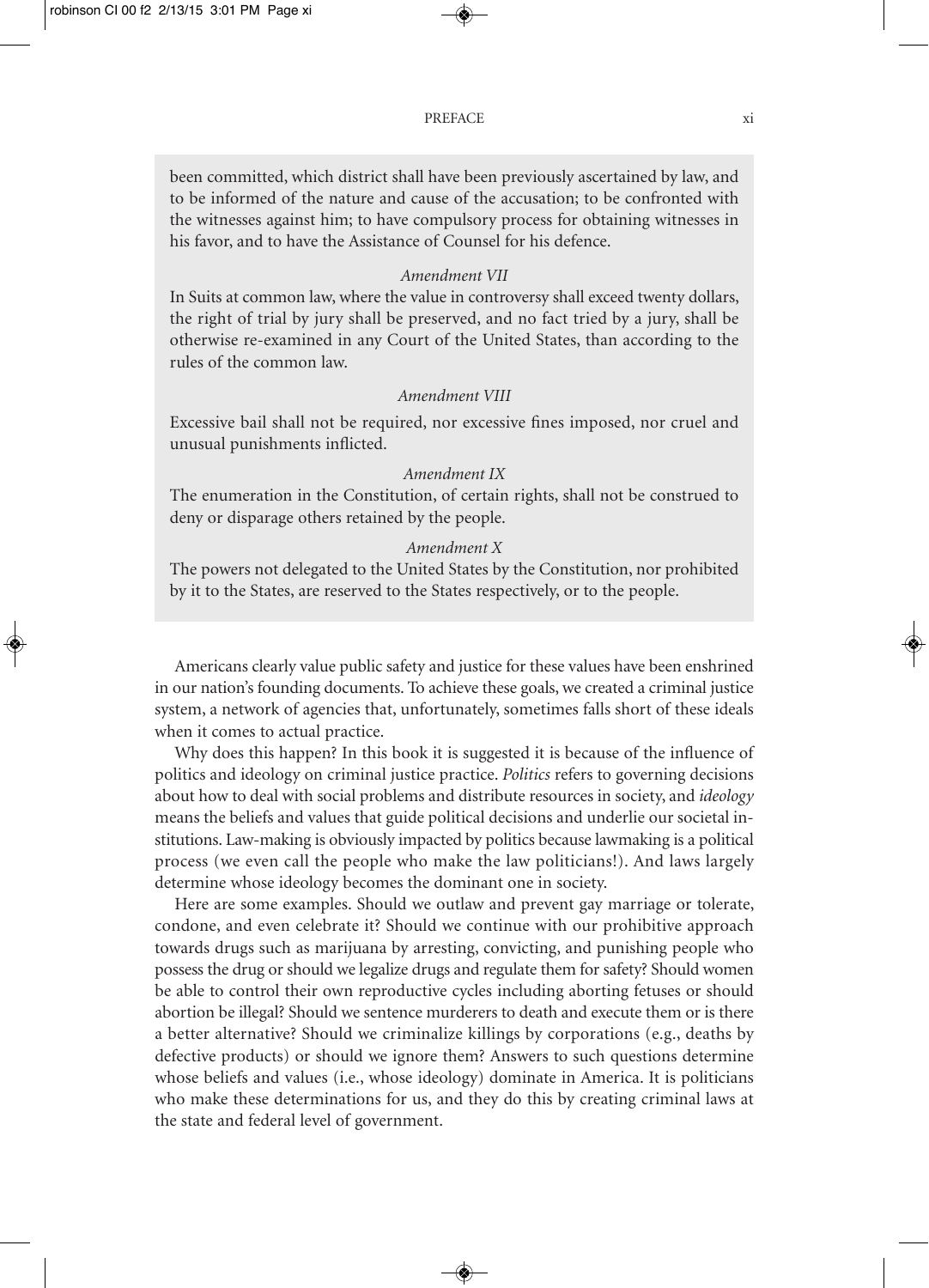#### xii PREFACE

Because all criminal justice activity stems from the criminal law, it is a fact that criminal justice practice is also impacted by politics and ideology. As will be shown in this book, politics and ideology often distort America's ideal goals of crime control and due process, oftentimes resulting in ineffective and unfair criminal justice policies. That is, politics and ideology distort the ideals of Americans found in the Declaration of Independence and the US Constitution.

This book will demonstrate how this is true and argues that the main problem with criminal justice practice is that it does not target the most harmful acts in America; instead it focuses heavily only on a handful of harmful acts committed by certain groups of people under certain circumstances. This occurs because of who makes the law and who pays for it; these people create laws and policies that benefit them and their financial backers rather than "the people" more generally. Further, media coverage of crime and criminal justice reinforces myths of crime (including who is dangerous and who is not) which helps maintain the focus of criminal justice agencies on street crime rather than on other forms of harmful behavior that actually cause far more damage to society.

#### *Innocent Bias*

The most important concept in this book is the term *innocent bias*. Innocent bias is unfairness in criminal justice that exists because of unfair criminal laws. It is called "innocent" because it does not emerge from intentional discrimination on the part of individual police officers, prosecutors, or other agents of criminal justice.Instead, innocent bias occurs when criminal justice agents innocently enforce biased criminal laws.

The main bias of the criminal law is this: Only some harmful or dangerous acts are defined as *crimes*—behaviors that violate the criminal law. An even smaller number are legislated as *serious crimes*—supposedly the most harmful and common of these crimes (e.g., murder). A much larger number of harmful or dangerous acts are perfectly legal, and still others are illegal but not vigorously pursued by criminal justice agencies. This is unfair or biased because it means that only some criminals are held accountable for the harms they inflict on other people.

It also turns out that those people we hold accountable for their harmful behaviors are very different than the ones we do not hold accountable for the harmful behaviors they commit. Specifically, the people we arrest, prosecute, convict, and punish for crimes and serious crimes tend to be young, poor, minority males, while the people that are rarely processed through the criminal justice system are older, wealthier, white males (the very same people who create the law and own the mainstream media).

This does not occur because individual police officers, prosecutors, and other criminal justice officials are biased against people based on their race, ethnicity, social class, age, or sex; instead it occurs because in the United States, we define harmful acts of some groups as crimes more than others—these are the acts focused on by the criminal justice system.

Further, some forms of harmful behavior are featured in the mainstream media while others are generally ignored, which keeps out attention focused squarely on only certain kinds of harms. If you think of the criminal law and media coverage of crime as spotlights—beams of light that direct our attention to some harmful behaviors—both are shining directly on only a small fraction of harmful behaviors; the rest continue in the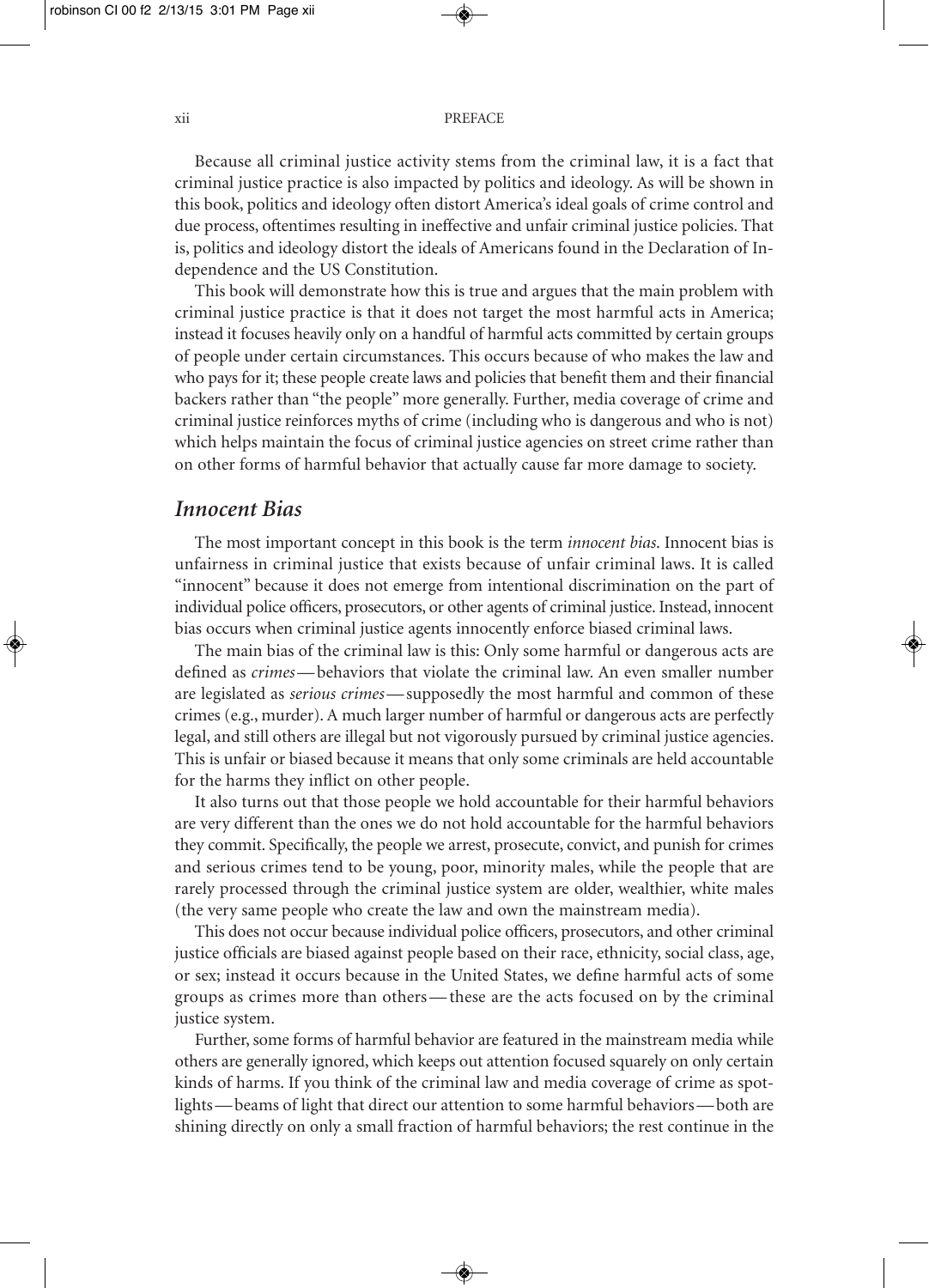darkness. One goal of this book is to bring light onto these behaviors so that those people who commit them will be held accountable for them, in the interests of justice and fairness.

#### *Chapter by Chapter*

The book offers six chapters. In Chapter 1, the main argument of the book is introduced and summarized. The *criminal justice system* is defined and its ideal goals of reducing crime and doing justice are discussed. Then, the arguments of scholars who are more critical of criminal justice and believe it is designed to do very different things are examined; these scholars assert that the criminal justice system is aimed at oppressing people of color, poor people, and/or women. The argument of this book is that oppression based on class, race, and gender can occur without being intended just because of the political and ideology nature of the criminal law and criminal justice policy.

In Chapter 2, the terms politics and ideology are defined and two conflicting political ideologies in the United States—conservatism and liberalism—are examined. This chapter shows that the conservative ideology has had the most impact on thinking about crime and especially the criminal law and criminal justice policy since the 1980s; for this reason, we've strayed from the ideals of the Declaration of Independence and the US Constitution. Specifically, it is conservatives who have created laws and criminal justice policies that do not provide for public safety or crime reduction while simultaneously eroding liberty and resulting in unequal criminal justice outcomes for poor people and people of color. Since this conservative ideology is embraced today by both Republicans and Democrats, it is not the fault of one political party or another.

Chapter 3 focuses on the two institutions that are most responsible for creating actual policy as well as shaping public opinion about crime and criminal justice—the law and the media. You'll see that lawmakers are not representative of the US population; most people do not vote and those that do are not representative of the US population; and money plays a huge role in determining who runs for, wins, and maintains office. This raises the possibility that the law does not serve the interests of the people. Further, the people who own the media are also not representative of the US population and the mainstream media are owned and operated by corporations whose main interest is generating profit. This means it is possible that our conceptions of crime created in the law and reinforced in the media are not accurate, since the law only defines some harmful acts as crimes and because media coverage of crime tends to focus on violent street crimes committed by certain people under certain circumstances while ignoring whitecollar and corporate crimes.

In Chapters 4 and 5, the criminal law is examined in detail, and street crime is compared and contrasted with white-collar and corporate crime. The data in these chapters clearly show that acts of elite deviance (e.g., white-collar and corporate crime) cause far more property loss as well as death and destruction than all street crimes combined, even those identified in the criminal law as the most serious. Specifically, acts such as fraud and false advertising cause more property loss than crimes such as theft, burglary, and robbery, yet we focus on the latter while generally ignoring the former. Also, I illustrate that defective products and hazardous working conditions kill and injure more people every year than murder and assault, yet we arrest, convict, and